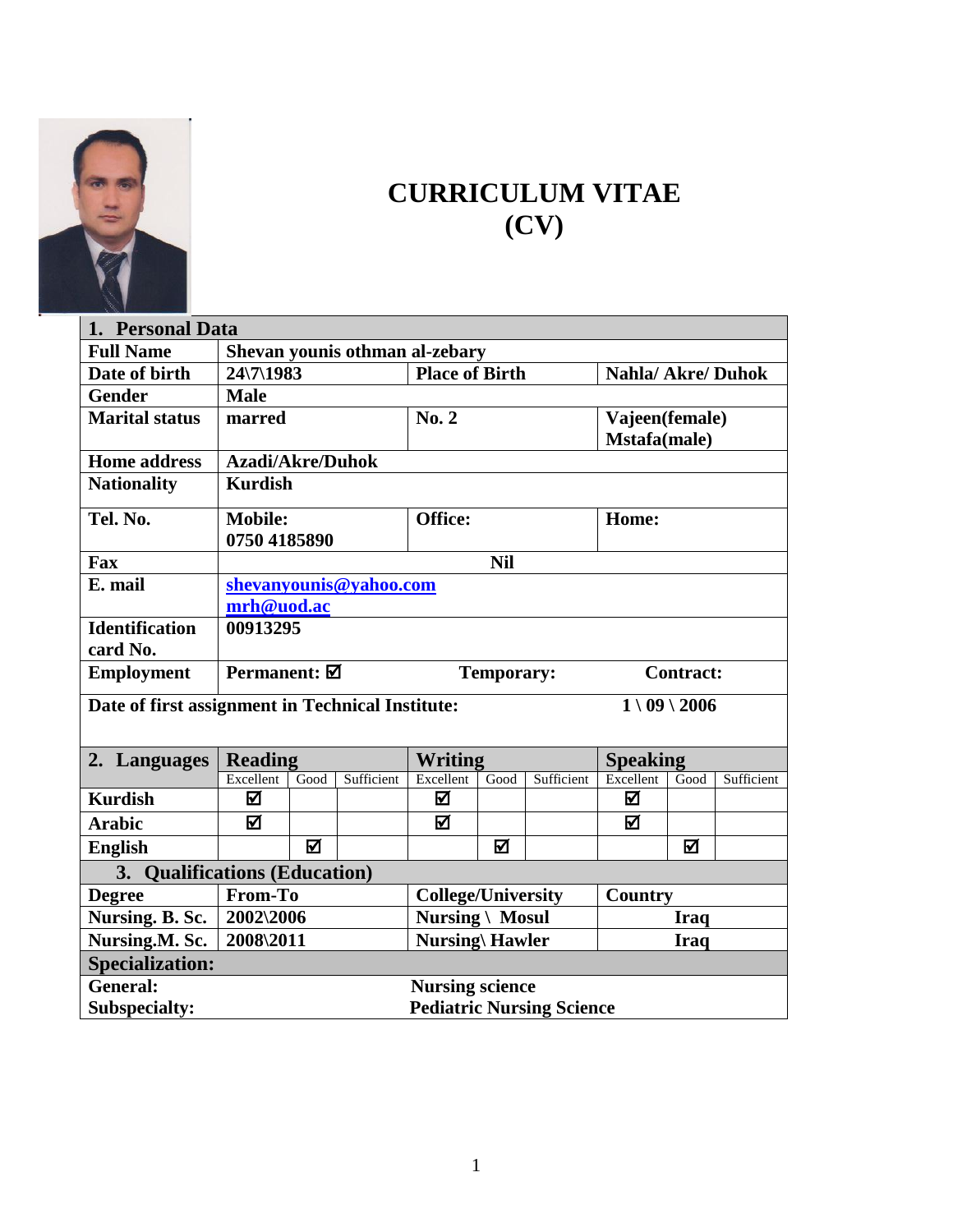| 4. Academic Titles                      |                   |                  |                              |                          |   |                           |                           |                                  |  |
|-----------------------------------------|-------------------|------------------|------------------------------|--------------------------|---|---------------------------|---------------------------|----------------------------------|--|
| <b>Academic Titles</b>                  |                   |                  |                              |                          |   | <b>Date of Attainment</b> |                           |                                  |  |
| <b>Assistant lecturer</b>               |                   |                  |                              |                          |   |                           | $30\frac{4}{2011}$        |                                  |  |
| 5. Experience: Teaching Activities      |                   |                  |                              |                          |   |                           |                           |                                  |  |
| <b>Subject</b>                          |                   |                  |                              | <b>Stage-College</b>     |   |                           | <b>From-to</b>            |                                  |  |
| Pediatric nursing                       |                   | theory           | <b>Second stage</b>          |                          |   |                           | 2011-2018                 |                                  |  |
| and practical                           |                   |                  |                              | Akre.                    |   | institute/nursing         |                           |                                  |  |
|                                         |                   |                  | department                   |                          |   |                           |                           |                                  |  |
| Pediatric                               | nursing<br>theory |                  |                              | <b>Second stage</b>      |   |                           | 2011-2013                 |                                  |  |
| and practical                           |                   |                  | soran.institute/nursing      |                          |   |                           |                           |                                  |  |
|                                         |                   |                  |                              | department               |   |                           |                           |                                  |  |
| Pediatric nursing                       | theory            |                  |                              | <b>Second stage</b>      |   |                           | 2014-2018                 |                                  |  |
| and practical                           |                   |                  |                              | <b>Bardarash</b>         |   |                           |                           |                                  |  |
|                                         |                   |                  |                              | .institute/nursing       |   |                           |                           |                                  |  |
|                                         |                   |                  |                              | department, Nursing      |   |                           |                           |                                  |  |
|                                         |                   |                  |                              | college                  |   |                           |                           |                                  |  |
| <b>Psychiatric nursing Theory</b>       |                   |                  |                              | <b>Second stage</b>      |   |                           | 2006-2008 and 2011-2012   |                                  |  |
| and pratical                            |                   |                  |                              | Akre institute / nursing |   |                           |                           |                                  |  |
|                                         |                   |                  |                              | department               |   |                           |                           |                                  |  |
| health<br><b>Primary</b>                |                   | nursing          |                              | first stage              |   |                           |                           | 2006-2008 and 2011-2012          |  |
| theory                                  |                   |                  |                              | Akre institute / nursing |   |                           |                           |                                  |  |
|                                         |                   |                  |                              | department               |   |                           |                           |                                  |  |
| health<br><b>Primary</b>                |                   | nursing          | first stage                  |                          |   |                           | 2006-2008 and 2011-2012   |                                  |  |
| clinic                                  |                   |                  | Akre institute / nursing     |                          |   |                           |                           |                                  |  |
|                                         |                   |                  | department                   |                          |   |                           |                           |                                  |  |
| <b>Medical terminology theory</b>       |                   |                  | first stage                  |                          |   |                           | 2011-2012                 |                                  |  |
|                                         |                   |                  |                              | Akre institute / nursing |   |                           |                           |                                  |  |
|                                         |                   |                  |                              | department               |   |                           |                           |                                  |  |
|                                         |                   |                  |                              |                          |   |                           |                           |                                  |  |
| <b>Fundamental</b><br>of                |                   | nursing          |                              | first stage              |   |                           | 2006-2008                 |                                  |  |
| clinic                                  |                   |                  | Akre institute / nursing     |                          |   |                           |                           |                                  |  |
|                                         |                   |                  | department                   |                          |   |                           |                           |                                  |  |
| <b>Pediatric nursing clinic</b>         |                   |                  | $3rd$ stage                  |                          |   |                           | 2008-2010                 |                                  |  |
|                                         |                   |                  | <b>Nursing college/Erbil</b> |                          |   |                           |                           |                                  |  |
| 6. Assignments & Posts (Job Experience) |                   |                  |                              |                          |   |                           |                           |                                  |  |
| Post                                    |                   |                  | From-To                      |                          |   | <b>Institution</b>        |                           | <b>University</b>                |  |
| <b>Rotator Nurse</b>                    |                   | 2007-2008        |                              |                          |   |                           |                           | <b>AkreGeneral Hospital</b>      |  |
|                                         |                   |                  |                              |                          |   |                           | <b>Dohuk City</b>         |                                  |  |
| <b>Clinical Instructor</b>              |                   | 2008-20011       |                              |                          |   |                           |                           | <b>College of Nursing/Hawler</b> |  |
| and MSc. student                        |                   |                  |                              |                          |   |                           | <b>Medical University</b> |                                  |  |
| 7. Computer Skills                      |                   |                  |                              |                          |   |                           |                           |                                  |  |
| Soft ware                               |                   | <b>Excellent</b> | Good                         |                          |   |                           | Fair                      | <b>Nil</b>                       |  |
| <b>MS Word</b>                          |                   | ☑                |                              |                          |   |                           |                           |                                  |  |
| <b>MS Excel</b>                         |                   |                  |                              |                          | ☑ |                           |                           |                                  |  |
| <b>MS Power Point</b>                   |                   | ☑                |                              |                          |   |                           |                           |                                  |  |
| <b>MS Access</b>                        |                   |                  |                              |                          |   |                           |                           | ☑                                |  |